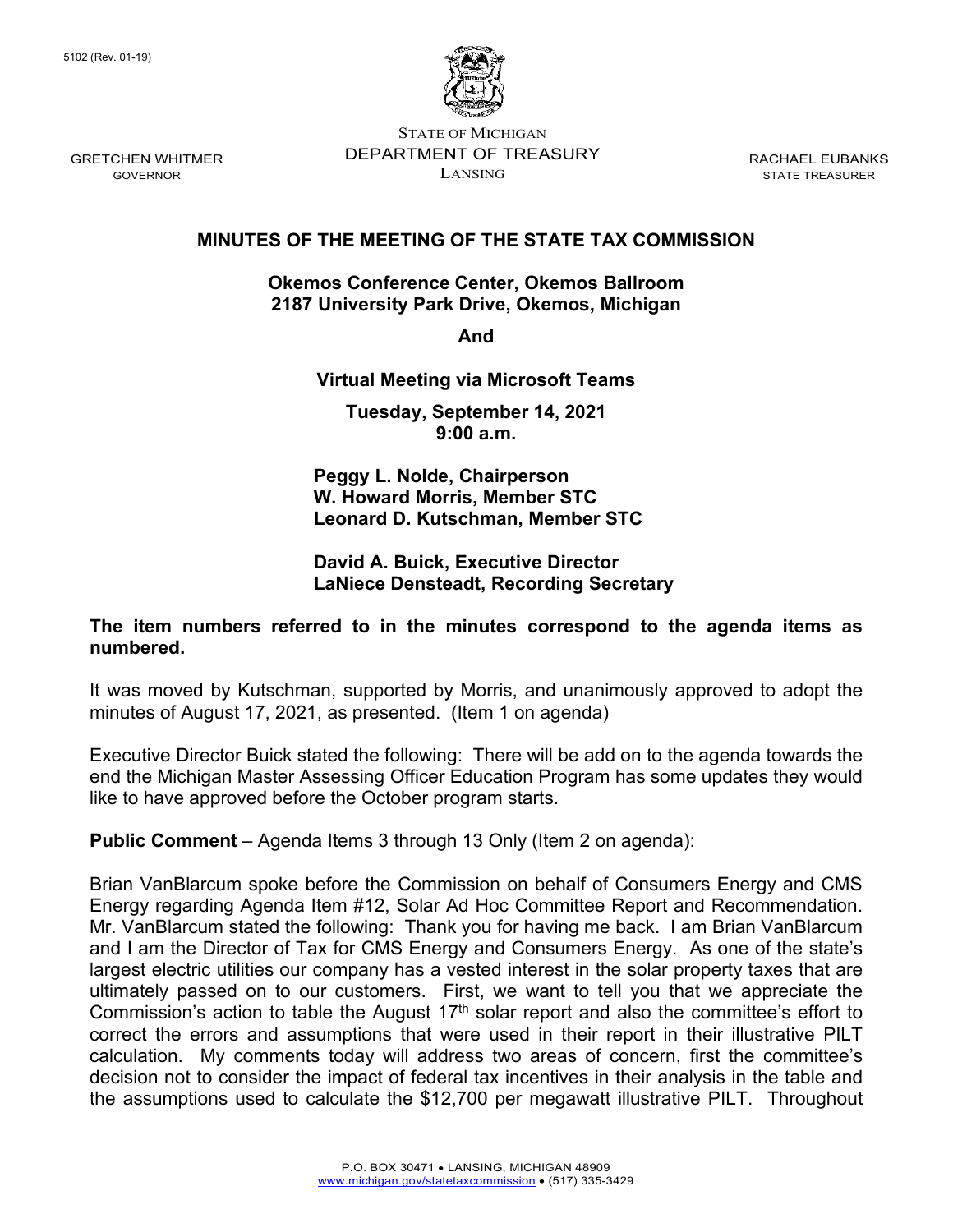the report the committee makes numerous references to the decline in costs and technological advancements that occurred over the last ten years. These outcomes exist largely because the industry responded to the availability of federal tax incentives such as the 30% investment tax credit. The committee has dismissed our arguments and a lot of other stakeholder arguments to include the impact of federal incentives and valuing the true cash value of installed projects. At the same time the committee projects that future solar costs will not only increase by inflationary rates and those recent technological advancements will slowly decline. In a pretty recent and notable development late last Friday the US House released proposed clean energy provisions that are likely to be installed in a final reconciliation bill later this year. The proposed provisions seek to extend the 30% investment tax credit for another decade through 2031 and is noted by the committee in its report the investment tax credit is currently in a phase down position under existing law. The bills that were introduced also seek to reintroduce a \$25.00 per megawatt hour production tax credit for solar with the same phase down schedule through 2031. We believe the introduction of this legislation rebuts many of the positions taken by the committee with the respect to the impact these types of incentives will not only have on the future, but also existing projects located in the state. These federal incentives to the extent that they are will not only continue to drive innovation within our industry but will directly impact the price investors are willing to pay for an existing solar facility knowing that he or she could qualify a new project under and ITC and PTC extensions. Given these recent developments and the likelihood of some type of legislative action later this year we request that the committee to include the impact of federal tax incentives in their analysis including the presentation of a discounted cash flow analysis that supports their solar multipliers.

With respect to the PILT it is evident the committee spent an awful lot of time improving the narrative around their PILT calculation, but the committee continues to use conservatively high assumptions that simply overstate potential tax revenue from solar and thus overstate the illustrative PILT. From a millage rate perspective, the committee appears to be leveraging 23 small or uniquely positioned solar facilities that are currently located in the state to arrive at an average of 28 mills. The report doesn't indicate the list of those facilities the size or location of those facilities or whether those projects were developed with existing tax incentives under Michigan law. To develop large scale solar in the 10 to 20 megawatts range the land needed to fulfill these projects is likely to come largely from rural areas. Areas with much fewer local governmental services and also lower millage rates. Several weeks back I provided the committee a list of MPSC projects either through PPA's or utility owned facilities that are planned to be placed into service between 2001 and 2023. Many of these facilities are in the 10-to-20-megawatt range and there is a handful that is in the 100-megawatt range and most have millage rates between 18 to 25 range. We request that the committee reevaluate the illustrative PILT using 22 mills which would be a more accurate rate based on the location where large-scale solar installations are likely to be located. As for the predicted factors used to illustrate the PILT or the specific tax we simply do not believe the committee has presented any documented information to support how a 2021 solar installation will be valued over the 25 years. In fact, the predicted actually depreciates for the first 15 year of its life slower than the personal property factors that we use for electric and gas transmission and distribution property here in the state. Property that experiences very little technological advancement on a year over year basis.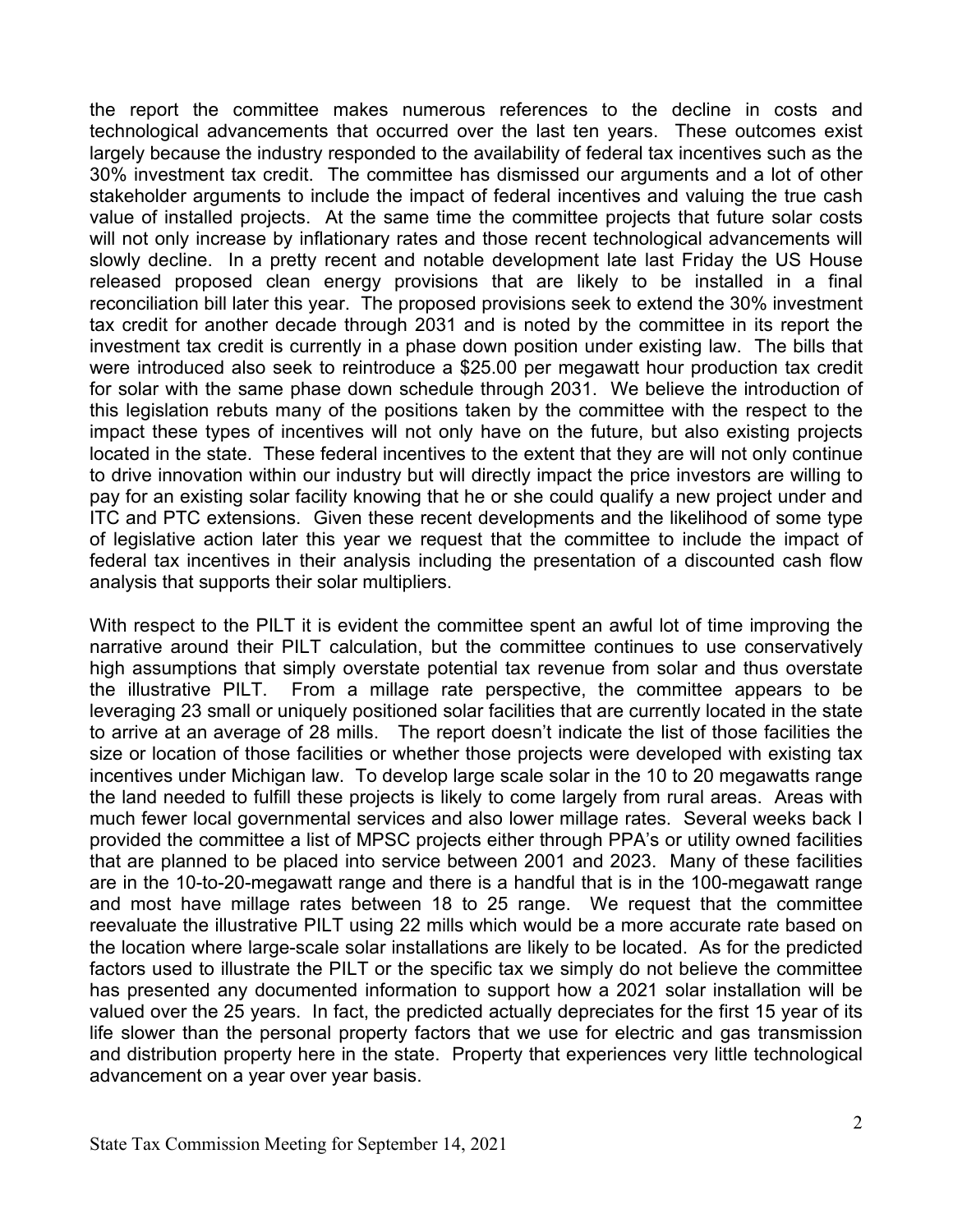Finally, the committee calculates the illustrative PILT using a 4% discount rate in a 25-year potential tax revenue stream. Use of a 25-year income stream is too short given the report makes numerous references to a 30-year useful life. These references and assumptions should be aligned and consistently used throughout the report. Next, the PILT is calculated using a 4% discount rate such a rate is excessive given local governments could fund this revenue shortfall in the earlier years of a project with municipal financing and then it would likely benefit from higher PILT revenue in later years of a project compared to that ad valorem collection. To that point entering into a long-term consistent specific tax or payment in lieu of tax likely reduces the associated risk versus an ad valorem tax collection and therefore should provide for a lower discount rate. We recommend the committee reevaluate the specific tax using a 30-year period and a 1 to 2% discount rate. With that said I appreciate the opportunity to address the Commission here again on what is a very important topic for our company and ask that this report be tabled again to provide further time to investigate the impact of federal incentives and the impact they may have on the illustrative tables and the assumptions used to calculate the \$12,700 PILT.

Sean Brady spoke before the Commission on behalf of Clean Grid Alliance regarding Agenda Item #12, Solar Ad Hoc Committee Report and Recommendation. Mr. Brady stated the following: Just to quickly introduce Clean Grid Alliance we are a not-for-profit advocate. We work on policies that promote level playing field for large scale renewable and battery resources. We primarily focus on what I like to call the original big ten footprint from Michigan to Minnesota. Half of our members are large scale renewable developers working on winds, solar and battery storage so that is who we are. Thank you for addressing this issue and this very important topic and being open to our comments and our feedback. We have reviewed the most recent report prepared for today and our view is that the recommendation from this report would still result in Michigan having personal property taxes as mentioned in the last call that would be very high even at \$12,700 it would still be close to being the highest here in the mid-west. Consequently, we view that this would deter or even curb interest in developing solar resources in Michigan however as the previous speaker mentioned there are a few changes to the input in the assumptions that can be made that would make these proposals competitive with neighboring states. Some of my topics overlap with the previous so I won't address those. I will just address a couple of changes that were not mentioned by the previous speaker.

First, I want to quickly address the 2022 property tax table and table one. We see this table would yield a tax rate that is better than table two, but it would still be one of the highest in the region. Most of our states we work in we see the depreciation rate basically bottoming out around 9 or 10 so if you were to change or move the .12 factor to a 9 or 10 it would make Michigan comparable to the rest of mid-western states. In addition, one of the factors that is of concern is the proposal in the report to review and change on a yearly basis. This creates risk for solar projects because if you are not familiar these large-scale solar projects basically enter into one contract, so they know for their entire life their revenue stream is pretty much known and fixed for a 15-to-20-year period. There is no way to change it and so you have variability a lot of the costs such as personal property tax it creates a risk. So, to minimize that or to account for that market dynamic some states would not review on an annual basis but we recommend every 8 to 10 years to account for the changes in the market.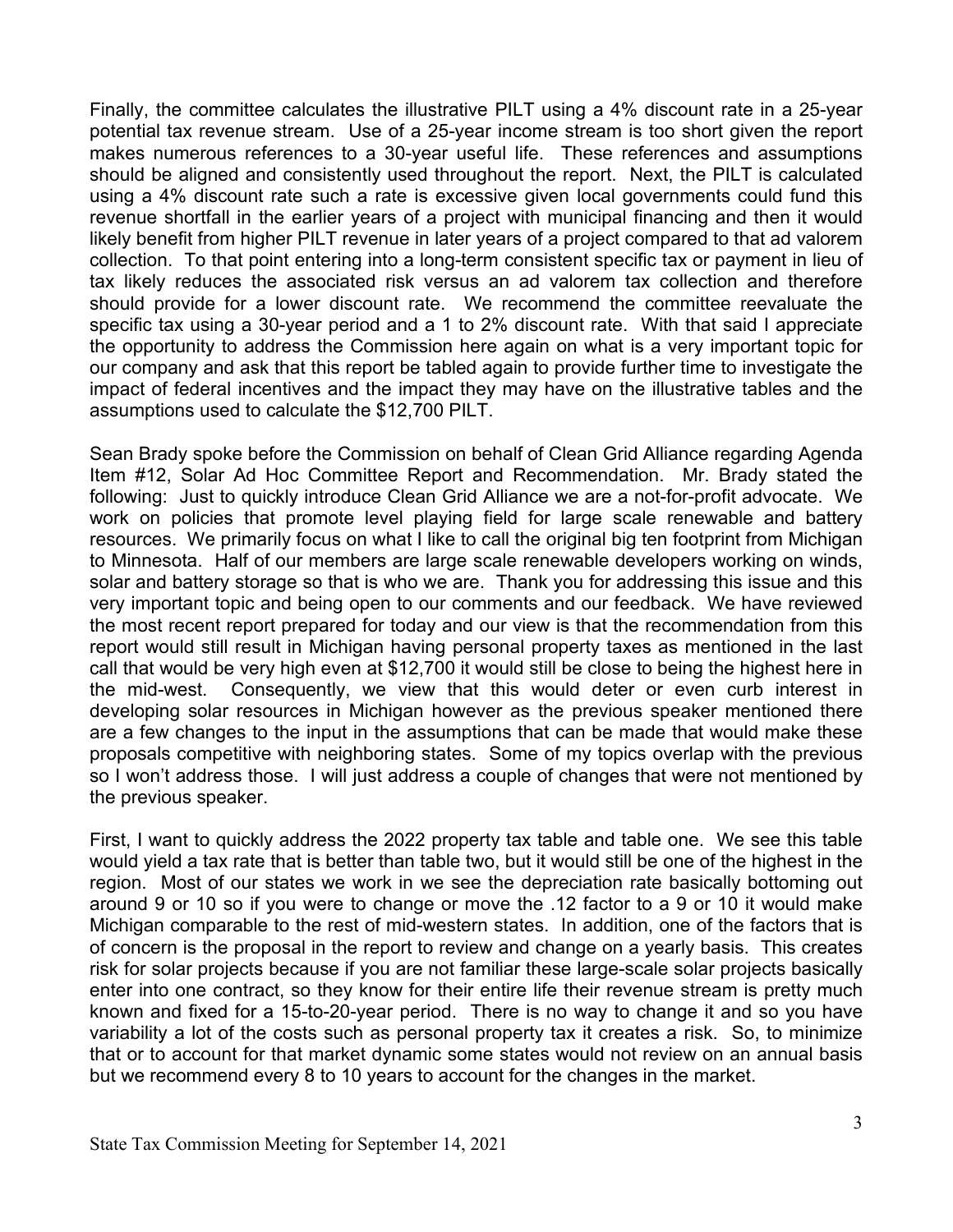Turning to the PILT or the alternative specific tax rate we appreciate you looking at this we are supportive of this policy as being a tax option. However, even despite the changes that were made we say this table is still leaving Michigan not competitive with other states. It was mentioned in the report that Ohio, Wisconsin and I will add Illinois their rates are about 50 to 60% of what was suggested as a tax rate of \$12,700 per megawatt. Illinois and Ohio that is inclusive of real personal property tax, so it is real and personal property tax it is about 50 to 60% of the rate you are looking at right now. In addition, Wisconsin would be 1/12 of that Indiana would be lower and Minnesota would be about ½ of what you are looking at. To kind of summarize this all things being equal using this specific alternative rate and if Michigan would adopt this as an alternative rate other states would be a better investment opportunity for investors because this rate is higher than what was levied by its neighbors.

There are some changes that can be made and before I get into a couple of assumptions and input changes, I do want to briefly mention tax abatements as a policy. There are a number of states in the region that already offer a full or partial abatement for large scale solar projects and the reason I mentioned this is that unlike utilities a lot of the wind developers I represent are not required to build in Michigan. They look at working in all the states across the country and they are looking for economic opportunities to build their projects and they review the tax policy state by state and if Michigan's tax rates are at the higher end like this recommendation would be then one way to help equalize that situation is to consider a tax abatement policy. I don't want to go into much more detail than that because I know that is not necessarily your purview and that would be a legislative issue. I just wanted to put that out there.

Quickly, because I don't want to take up too much more of your time there were 3 points or assumptions, we think would make a significant change one is the millage rate that the prior speaker just mentioned. A second is period of depreciation or maybe stated differently the table two depreciates over 25 years. If you were to hasten that depreciation rate and use basically what was in table one or something closer to table one you would reduce the tax rate and make it more comparable to other states. The last point is depreciation factors on the solar facility cost itself accounting for functional changes over time the trend line right now shows that costs for solar projects are declining. The report said that their assumption was based on keeping solar facility costs fixed for the life. If you make a cost to account for some of those depreciation over time that would make an impact. To wrap up, the industry is supportive of the pathways you are looking at and proposing in this report it is just that the tables result in rates we think will make Michigan uncompetitive with neighboring states, but I have outlined a number of changes that could be made to both table one and table two that would make Michigan treat solar development the same way it is in other states. Thank you for your time.

Mike Alaimo spoke before the Commission on behalf of the Michigan Chamber of Commerce regarding Agenda Item #12, Solar Ad hoc Committee Report and Recommendation. Mr. Alaimo stated the following: I am the Director of Environmental and Energy Affairs. Thank you for the opportunity to speak in front of you today regarding the Solar PILT Valuation report. I wanted to express the Michigan Chamber has strong concerns with the findings of the report and the assumptions under which those findings were obtained. I know we have other industry stakeholders speaking to some of those issues and have spoken to those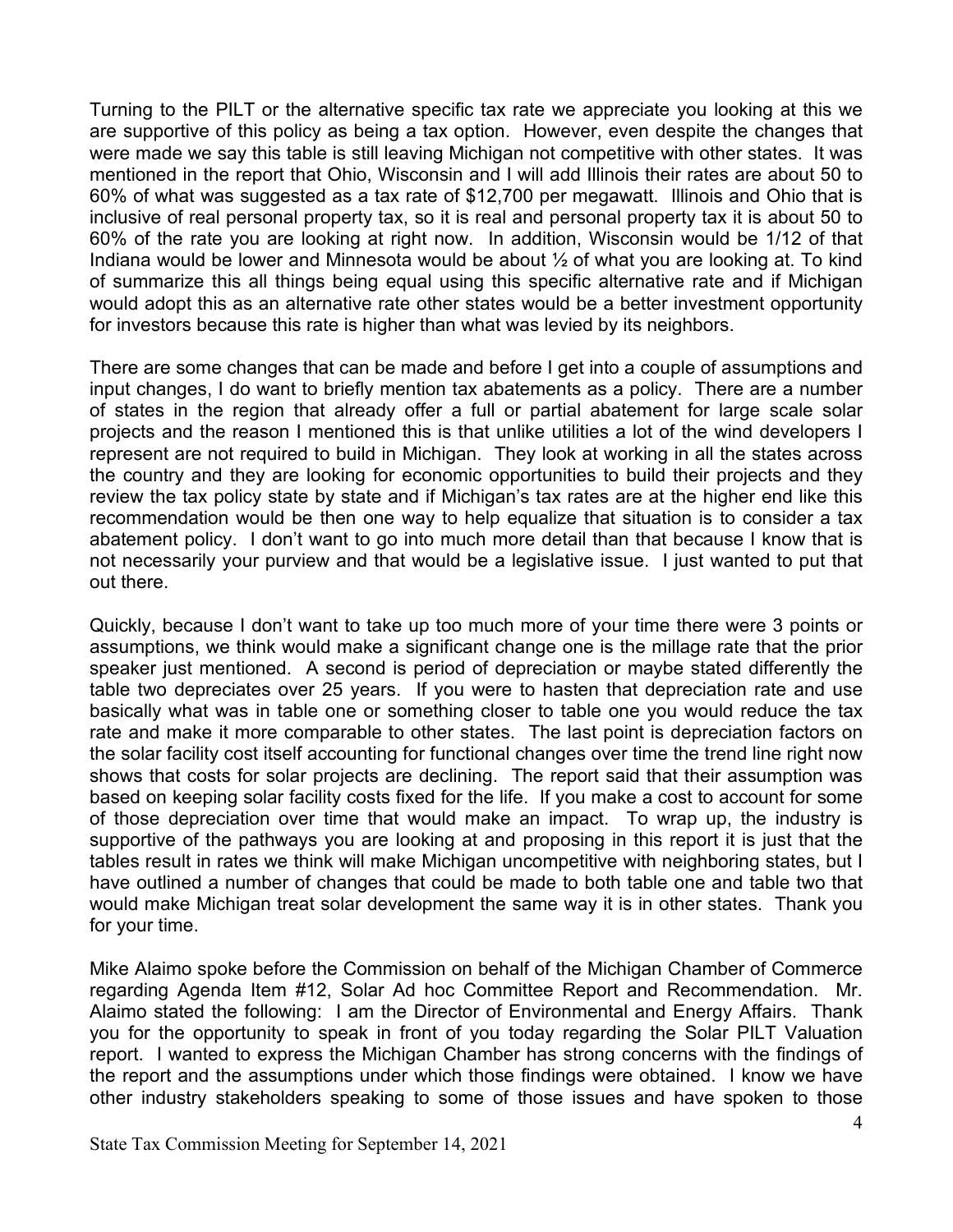issues so I am not going to duplicate those efforts, but I want to speak more broadly to the potential ramifications this report could have on the solar energy market as a whole in Michigan. As coal and fossil fuel-based power generation technology come offline due to economic factors and environmental concerns the deployment of utility scale solar generations largely seen as critical in ensuring greater liability and competitive rates into the future. So not only do we have utility companies and power developers some of which you have heard from today investing in solar but as important we have Michigan businesses that are increasing and relying on solar in order to have access to clean and affordable energy. In order to achieve the level of solar generation deployment needed to keep energy rates competitive in this state we need to put into place policies that will help incentivize this development. We fear this evaluation report would have the opposite effect. I think as you have already heard this report would make us one of the least competitive marketplaces for solar development in the region and it really is just not the direction, we as a state want to head. Policies to ensure competitive rates for energy consumers is a top priority of the Michigan Chamber. We feel the guard rails need to be put in place that provide stable and encouragement of solar development and generation deployment in the state. A predictability uniformity on cost and taxes for solar installations are key in order to ensure certainty for the developers that rely on long term fixed rates. Creating uncertainty in the marketplace or increasing the costs for power generation will have a negative impact on the grid and increase energy rates for Michigan consumers and businesses. Finally, I just want to add and make note of the Governor's Executive Order 2020-182 which creates the council on climate solutions. The charge for this council as stated by the Governor in said order is to reduce economy wide emissions and ultimately achieve statewide carbon neutrality by 2050 and there is also an interim goal of, I believe 28% reduction by 2035. A very real and quick tight timeline were looking at to see substantiative carbon reductions economy wide looking at all industries and sectors. There will be multiple pathways towards achieving the Governor's goal but unquestionably solar will play a disproportionately significant role in that. The valuation report before the Commission today would ultimately increase the costs of building this critical energy infrastructure and in turn create an impediment towards the Governor's carbon reduction goal. We implore you to take the thoughts and the considerations before you from ourselves and some of our industry stakeholder partners into account today. Thanks so much and appreciate your time.

Ryan Martini spoke before the Commission on behalf of American Clean Power Association regarding Agenda Item #12, Solar Ad Hoc Committee Report and Recommendation. Mr. Martini stated the following: ACP appreciates the opportunity to be a part of this stakeholder process today. We are a trade association representing 800 members including manufactures, owners, purchasers and investors in renewal generation including in Michigan and we work closely with the Clean Grid Alliance who spoke previously. I will keep this brief and also express my support for the statements of Mr. Brady as well.

The three main points I would like to make are in reference to the valuation multipliers and the alternative specific tax as well as economic benefits. On the cost valuation multipliers given the ongoing drop in the price of solar panels and storage systems the replacement cost should reflect the most current cost of the original materials, so ACP supports the committee's recommendation for the use of the original cost valuation multipliers to arrive at current reproduction only replacement costs. As long as those valuation multipliers are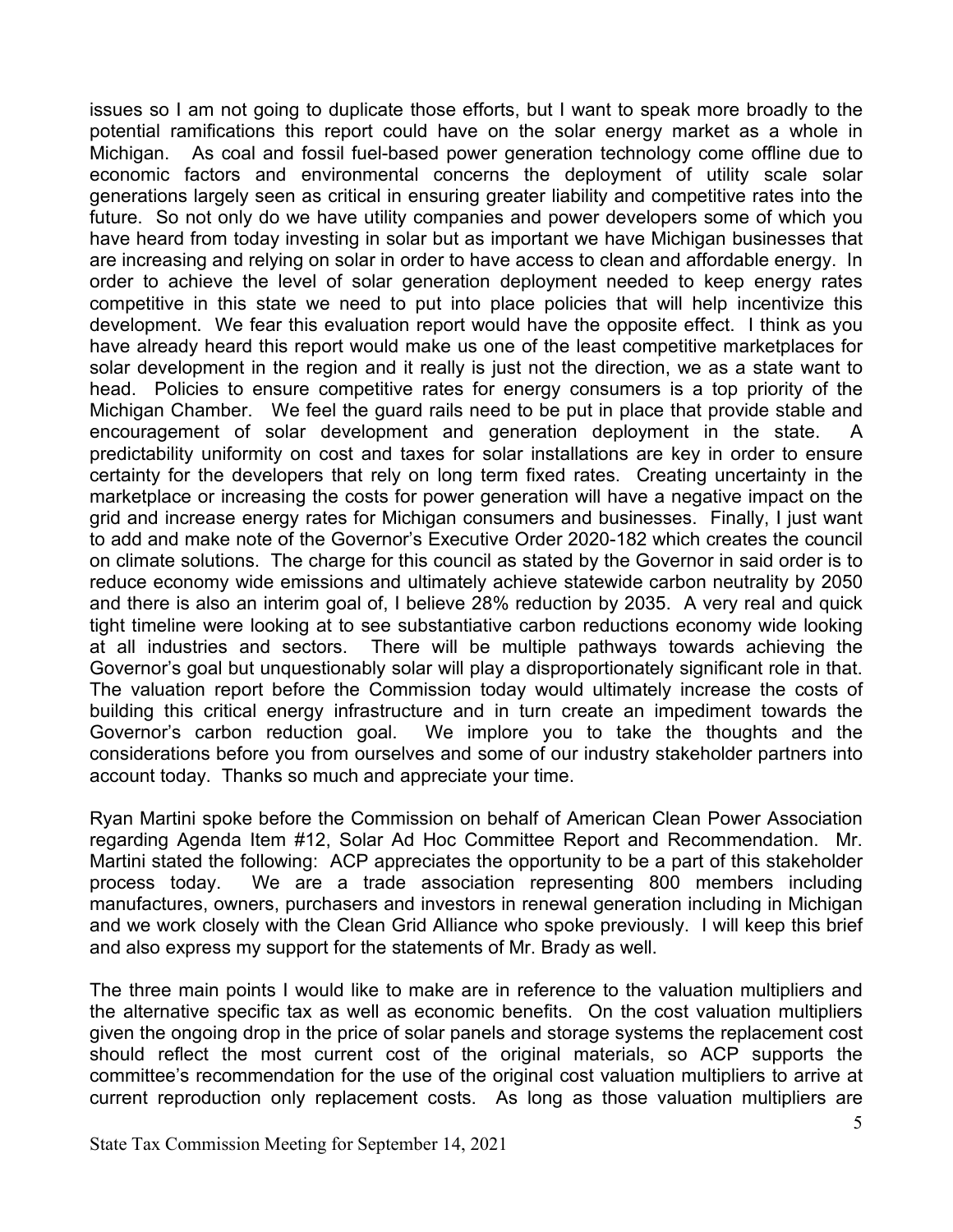appropriately used. We support the updating of these for each year to account for those costs to decline, however, to provide certainty for operating projects we would suggest that multipliers be made in tables for perspective projects to use in future years but not applied retroactively to tables for those same projects.

On the alternative specific tax, the final reports of September  $14<sup>th</sup>$  propose assessment tables and derive taxes are significantly higher than current solar property tax assessment methods in Michigan. We initially suggested \$18,000 per megawatt alternative specific tax represents a 170% increase in tax liability and the revised \$12,700 per megawatt remains a 120% increase from taxation based on current assessment methods. The currently proposed taxes not only are higher than the current levels in Michigan but as others have mentioned also significantly higher than nearby states which would likely hinder investments in Michigan in favor of those surrounding states. ACP encourages the Commission to reevaluate some of the methods used to arrive at that level such as the millage rate to a more closely requested rate that will actually be seen by the utility scale solar projects coming in. We support the adjustments in this direction in the September  $14<sup>th</sup>$  report, but we encourage further ways to find that based on rates local to the current developing solar projects of 2 megawatts or more. It could be adjusted as more and larger projects come online.

Lastly, on economic benefits we believe that with the recent predicted evaluation impact structure in place for solar the industry will be secured to provide significant economic benefits to the State for years to come. Closely paralleling the examples for the growing wind energy industries in the state which currently has thirty-nine utility scale projects that conquered 3200 megawatts representing 5 billion in investments and 67 million in annual state and local taxes for 33 million annual payments directly to landowners. ACP is confident from this experience in the wind industry solar tax policies can help establish new economic factors for communities and directly for landowners. ACP is thankful that you allowed us to speak today in this stakeholder process and we are happy to help the Commission and other stakeholders to develop this valuation and multiplier for solar in Michigan. Thank you.

The Commission also received for their review a letter from Ryan Martini on behalf of American Clean Power regarding Agenda Item #12, Solar Ad Hoc Committee Report and Recommendation. The letter reiterated the information Mr. Martini indicated when he had spoken before the Commission.

The Commission also received for their review a letter from Kenna Mulligan on behalf of Invenergy regarding Agenda Item #12, Solar Ad Hoc Committee Report and Recommendation. The letter indicated Invenergy is a leading, privately held developer and operator of sustainable energy sources. In Michigan, Invenergy has developed five currently operational wind and solar projects and three additional projects are under contract for a total of \$1,200 megawatts of generation capacity. Invenergy invests more than \$1.6 million annually in local Michigan taxes and pays more than \$730,000 in annual wages and benefits. Invenergy indicated the State Tax Commission could have more information available to it if it agrees to confidentiality protections. Invenergy offered more information if a confidentiality agreement could be put in place as provided under Michigan FOIA statute. Invenergy indicated the proposed alternative specific tax is a 90% increase over current Michigan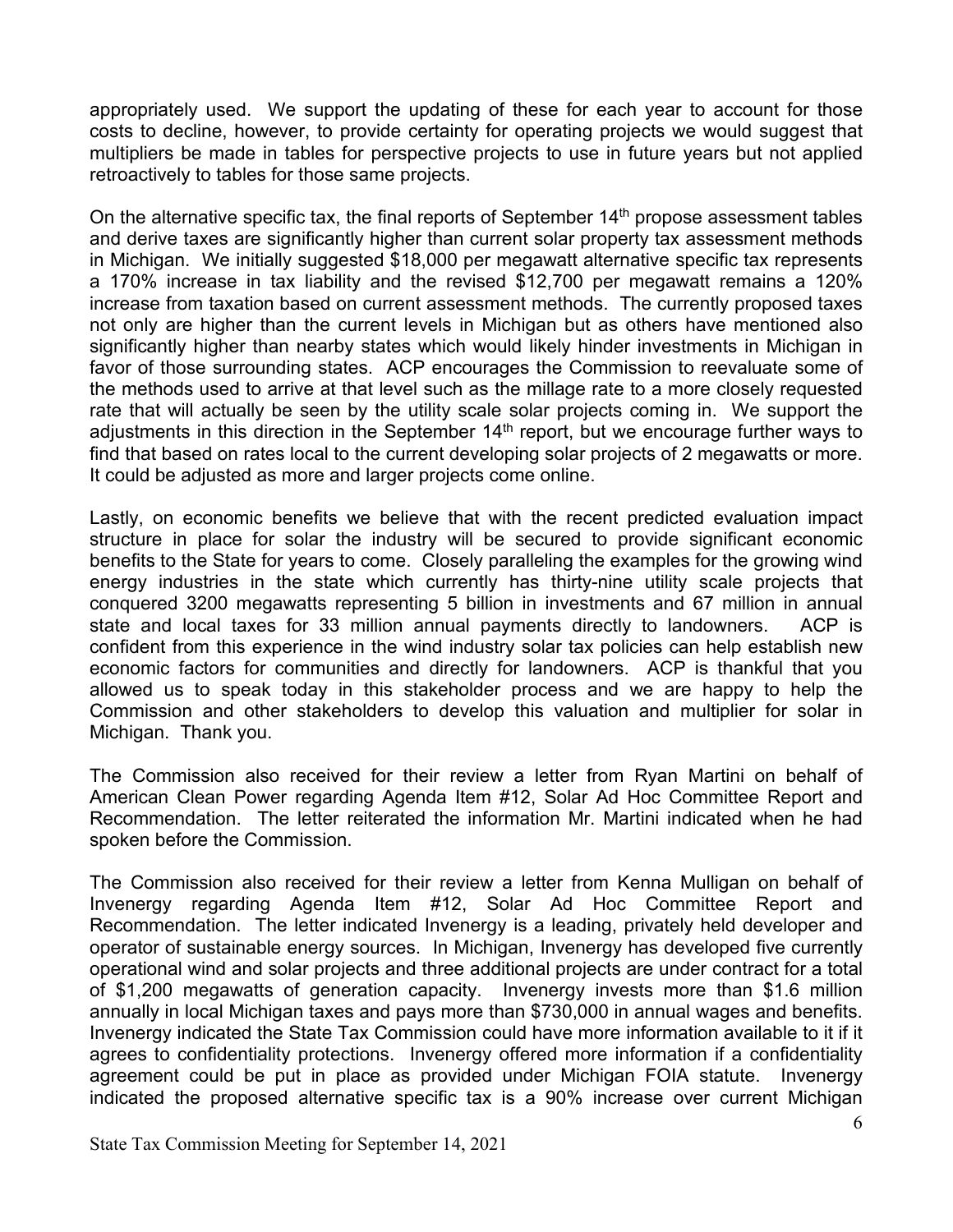taxation levels. Invenergy also stated the PPA price is not a simple proxy for equipment value. Invenergy thanked the State Tax Commission and Ad Hoc Solar Committee for exploring the valuation of solar equipment and addressing solar personal property taxes and looks forward to continued engagement on this topic.

It was moved by Morris, supported by Kutschman, and unanimously approved Bulletin 11 of 2021 Property Tax Appeal Procedures for 2022. (Item 3 on agenda)

It was moved by Kutschman, supported by Morris, and unanimously approved Bulletin 12 of 2021 Poverty Exemption Audit. (Item 4 on agenda)

It was moved by Morris, supported by Kutschman, and unanimously approved to adopt the 2022 System Economic Factors for Electric Distribution Cooperatives. (Item 5 on agenda)

It was moved by Kutschman, supported by Morris, and unanimously approved three (3) recommendations made by staff and the Education and Certification Committee regarding the interlocal agreements from Otsego, Ontonagon and Missaukee counties that demonstrate the proposed Designated Assessor can ensure that the local units within these counties can achieve and maintain substantial compliance with the General Property Tax Act in the event the Designated Assessor provisions within Public Act 660 of 2018 become necessary. (Item 6 on agenda)

The Commission reviewed the staff recommendation regarding the complaint dated July 1, 2021, filed against assessor Debby Nederhoed that had proceeded to investigatory review pursuant to the State Tax Commission's Complaint Process Regarding Assessment Administration Practices approved by the Commission on December 16, 2015. Upon review of the response provided by the assessor, staff determined that no further action was necessary and recommended the Commission dismiss the complaint. It was moved by Kutschman, supported by Morris, and unanimously approved to adopt the staff's recommendation to take no further action and dismiss the complaint against Debby Nederhoed. (Item 7 on agenda)

It was moved by Morris, supported by Kutschman, and unanimously approved to adopt the official order vacating the August 17, 2021, order and adopting the signed Consent Agreement between the Assessor Discipline Advisory Committee and Ms. Barbara Eaton, holding a formal hearing before the Michigan Office of Administrative Hearings and Rules (MOAHR) in abeyance and Ms. Barbara Eaton voluntary agreeing to voluntary restriction of her assessor certification. Ms. Eaton shall not act as an assessor of record for any additional local units during the time of the restriction. Ms. Eaton may remain assessor of record for the seven local units she is acting as assessor of record. While under restriction Ms. Barbara Eaton shall complete a course on Management Skills, which must be pre-approved by the Executive Director of the State Tax Commission and completed within six months of the date of the order. Ms. Eaton shall remain under disciplinary review until the 2021 Audit of Minimum Assessing Requirements (AMAR) reviews and follow up reviews for all local units for which she is assessor of record have been completed. Following receipt of proof of completion of the required course and staff confirmation of no deficiencies in the 2021 AMAR reviews and follow up reviews, Ms. Barbara Eaton shall receive written notice of release from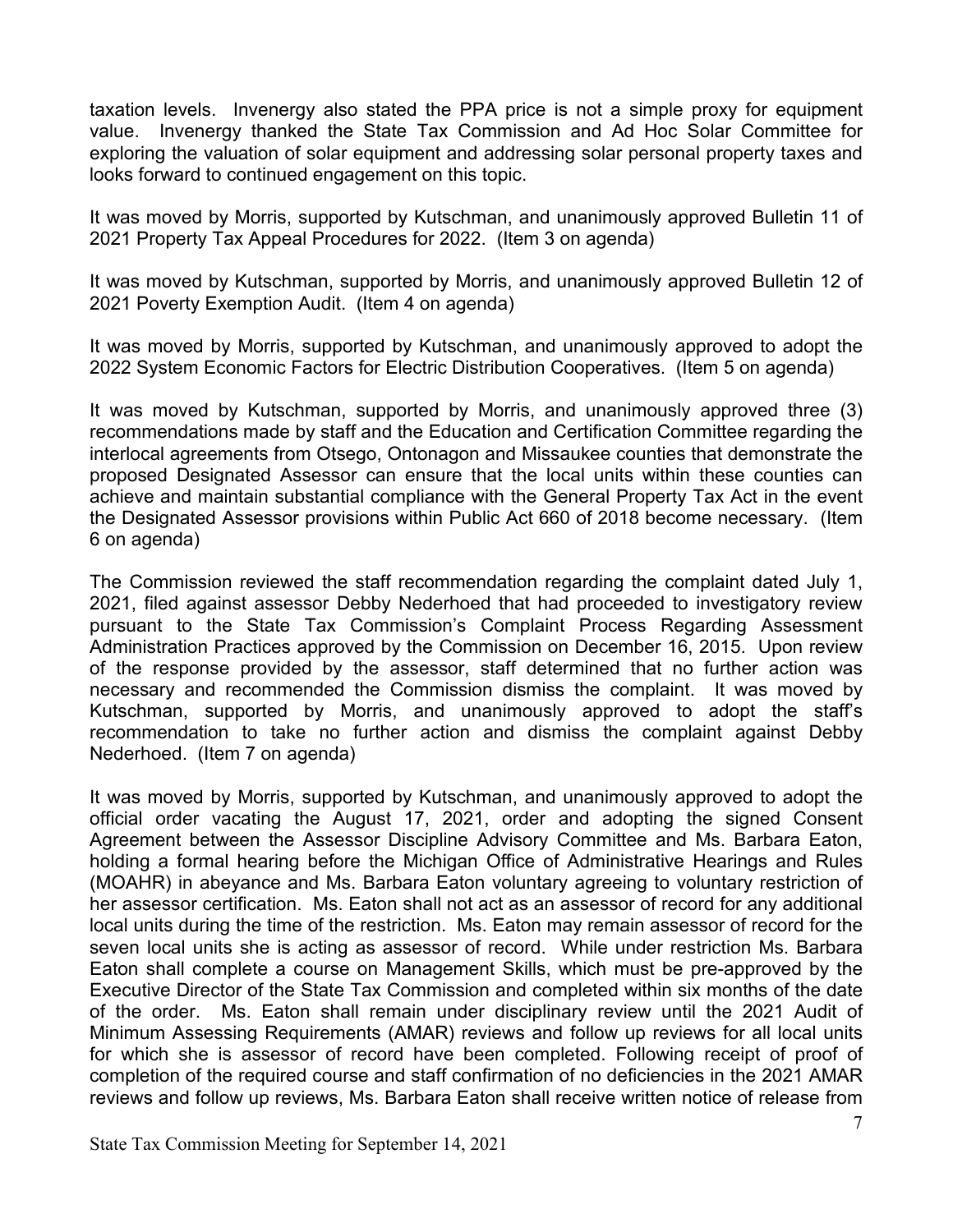restriction and discipline. Failure to successfully complete the course within six months of this order or any deficiencies in the 2021 AMAR reviews or follow up reviews shall result in Ms. Barbara Eaton being required to reappear before the Assessor Discipline Advisory Committee. (Item 8 on agenda)

It was moved by Kutschman, supported by Morris, and unanimously approved to adopt the official order to certify and return the 2019 Assessment Roll for Allis Township, Presque Isle County. (Item 9 on agenda)

It was moved by Morris, supported by Kutschman, and unanimously approved to adopt the official order to certify and return the 2019 Assessment Roll for City of Onaway, Presque Isle County. (Item 10 on agenda)

It was moved by Kutschman, supported by Morris, and unanimously approved to adopt the official order to assume jurisdiction of the 2021 Assessment Roll for Forester Township, Sanilac County due to the repetitive results of the AMAR reviews and a lack of understanding by the local assessor of the rates found in the database and order that a State Contractor will be assigned to fix the deficiencies noted in the roll and to complete the work for the 2022 assessment roll. Due to concerns of the assessing practices and errors found in Forester Township it is further ordered that the 2023 assessment roll will be audited for assessing practices and record card accuracy by State Tax Commission staff. The Commission further orders that a bill be sent to Forester Township, Sanilac County covering the time and expenses incurred by the State Tax Commission for implementation of this order. (Item 11 on agenda)

Chairperson Nolde stated the following: Thank you to the people who have come forward today as well as all of them that have taken part in this throughout the last several months. A special thank you to the Solar Ad Hoc Committee. It has been a lot of work a lot of dedication and effort on our parts, so this has not been done on the spur of the moment. Like I said a lot of thought and effort has gone into it a lot of research and while we may not agree we have come to some decisions at this point. For informational purposes, please make it known this committee developed the alternative specific tax based on value and does not include the incentives or reductions. Neither the State Tax Commission nor the Solar Ad Hoc Committee have the authority to enact on specific tax for utility scale solar. The Committee recognizes that any alternative specific tax would be determined through the legislative process and may reflect those incentives and policies that are out there and that are deemed necessary and essential to further the development of the alternative energy in Michigan. With that being said the State Tax Commission today will be voting on approving table one based on twomegawatt name plate capacity or higher solar installation as shown on page 10 of this report. Also, the recommendation of this table be reviewed annually. I think it is very important that we do this and make it part of this and again we keep getting more information and we want this process to be a good one.

It was moved by Kutschman, supported by Morris, and unanimously approved to adopt the Ad Hoc Solar Committee's Table 1 as in the final report and to annually review the tables.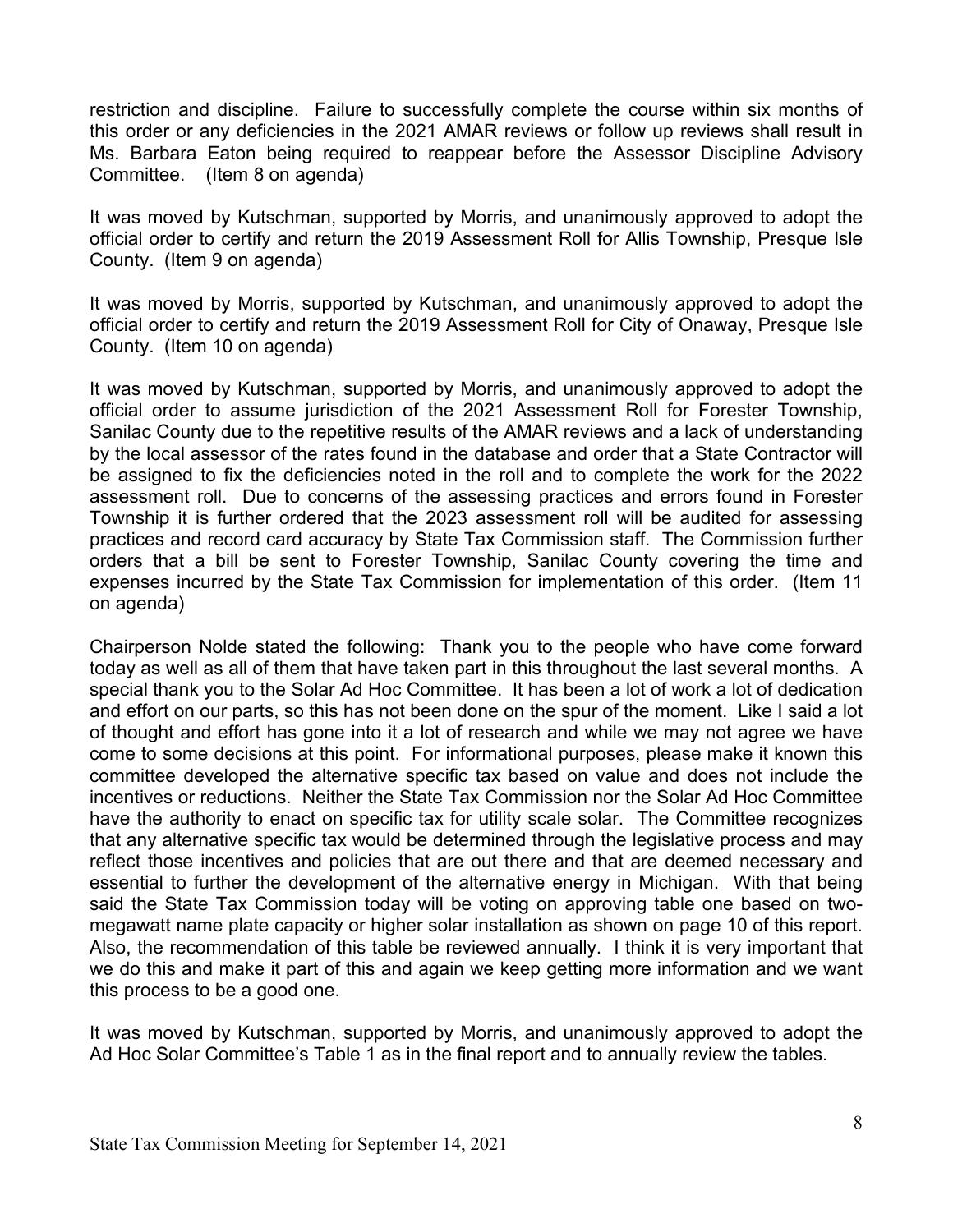Chairperson Nolde stated the following: At this time the State Tax Commission would like to direct staff to come back with the form for the October meeting for the approved table and to review and again provide recommendations to update previous guidance from the STC regarding solar valuation. (Item 12 on agenda)

It was moved by Morris, supported by Kutschman, and unanimously approved to adopt the staff recommendations on the **Exemptions Agenda**. (Item 13 on agenda) [\(Exemptions](https://www.michigan.gov/documents/treasury/13_Exemptions_Agenda_734740_7.pdf)  [Agenda Link\)](https://www.michigan.gov/documents/treasury/13_Exemptions_Agenda_734740_7.pdf)

It was moved by Kutschman, supported by Morris, and unanimously approved to adopt the MCL 211.154 petitions on the **Concurrence Agenda**. (Item 14 on agenda) [\(Concurrence](https://www.michigan.gov/documents/treasury/14_Agenda_-_Concurrence_-_For_Website_734741_7.pdf)  [Agenda Link\)](https://www.michigan.gov/documents/treasury/14_Agenda_-_Concurrence_-_For_Website_734741_7.pdf)

It was moved by Morris, supported by Kutschman, and unanimously approved to adopt the following staff recommendations for the 2021 Michigan Master Assessing Officer (MMAO) program along with continued updates of the course materials:

- Move one part of the current two-part final exam to be after classes but before appraisal report writing
- Subject and Comparables presented in appraisal report adjustment grids cannot be hypothetical
- Students may only use hypothetical data when calculating adjustments in the appraisal report (paired sales analysis in the work file)
- Hypothetical adjustments used in the appraisal report must not result in a zero adjustment
- Students must have a minimum of four comparables for each approach used in the appraisal report
- Students must have at least three elements of comparison adjustments (other than time) to analyze for the sales and income approaches and at least two elements of comparison adjustments (other than time) for the vacant land approach

# **Public Comment** (Item 15 on agenda):

No member of the public wished to speak at public comment.

The October 12, 2021, Commission meeting is scheduled to take place at the Okemos Conference Center in the Okemos Ballroom A, B & C, 2187 University Park Drive, Okemos. In order to limit the spread of COVID-19, the meeting will also be held virtually via Microsoft Teams. The agenda along with a video and audio link to the virtual meeting will be posted on the State Tax Commission's website at [www.michigan.gov/statetaxcommission](http://www.michigan.gov/statetaxcommission) one week prior to the meeting.